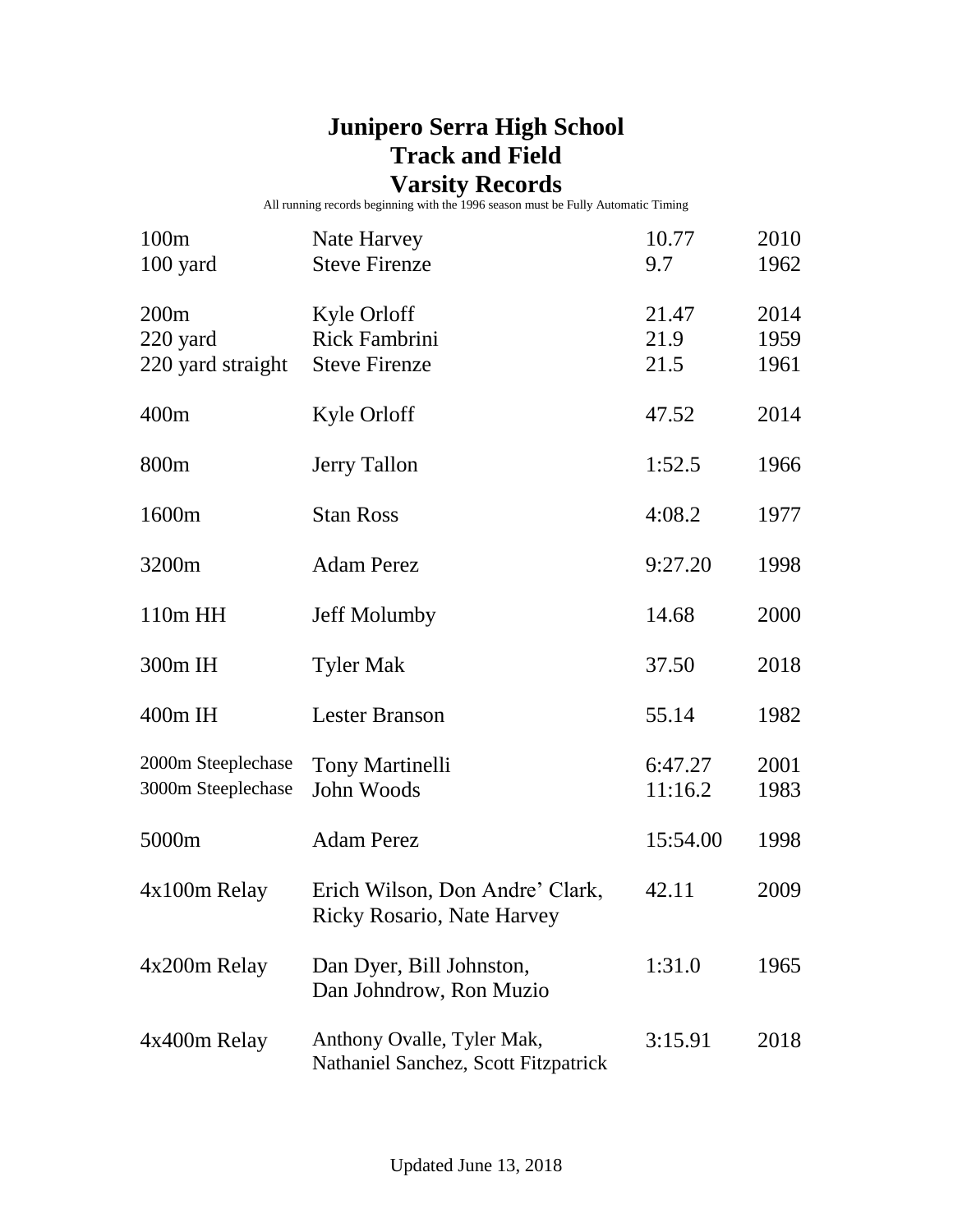| 4x800m Relay                                   | Lester Branson, Matt Gowen,<br>Rob Wickstrom, Steve Scholz              | 8:06.0   | 1983 |
|------------------------------------------------|-------------------------------------------------------------------------|----------|------|
| 4x1600m Relay                                  | Kareem Barghouti, Carlos Ramirez,<br>Michael Delaurenti, Chris Furnari  | 18:33.80 | 2004 |
| 4x3200m Relay                                  | Michael Delaurenti, Chris Furnari,<br>Kareem Barghouti, Stephen Sweeney | 41:04.0  | 2004 |
| <b>Distance Medley</b><br>1200, 400, 800, 1600 | Nick Cirigliano, Angelo Fobbs-Valentino,<br>Alex Aycinena, Scott Drexel | 10:41.55 | 2002 |
| <b>Sprint Medley</b><br>400, 200, 200, 800     | Mike LaForge, Andy Damonte, Joe<br><b>Menzel</b> , Stan Ross            | 3:36.5   | 1977 |
| Long Jump                                      | Lynn Swann                                                              | 24'10.5" | 1970 |
| Triple Jump                                    | Aven Wright                                                             | 48'2"    | 2005 |
| High Jump                                      | Parker McDonald                                                         | 6'7''    | 2017 |
| Pole Vault                                     | Chris Bet                                                               | 15' 4''  | 2009 |
| <b>Shot Put</b>                                | <b>Jonathan Beering</b>                                                 | 59'10.5" | 2013 |
| <b>Discus</b>                                  | Dave Cvitanovic                                                         | 169'9.5" | 1987 |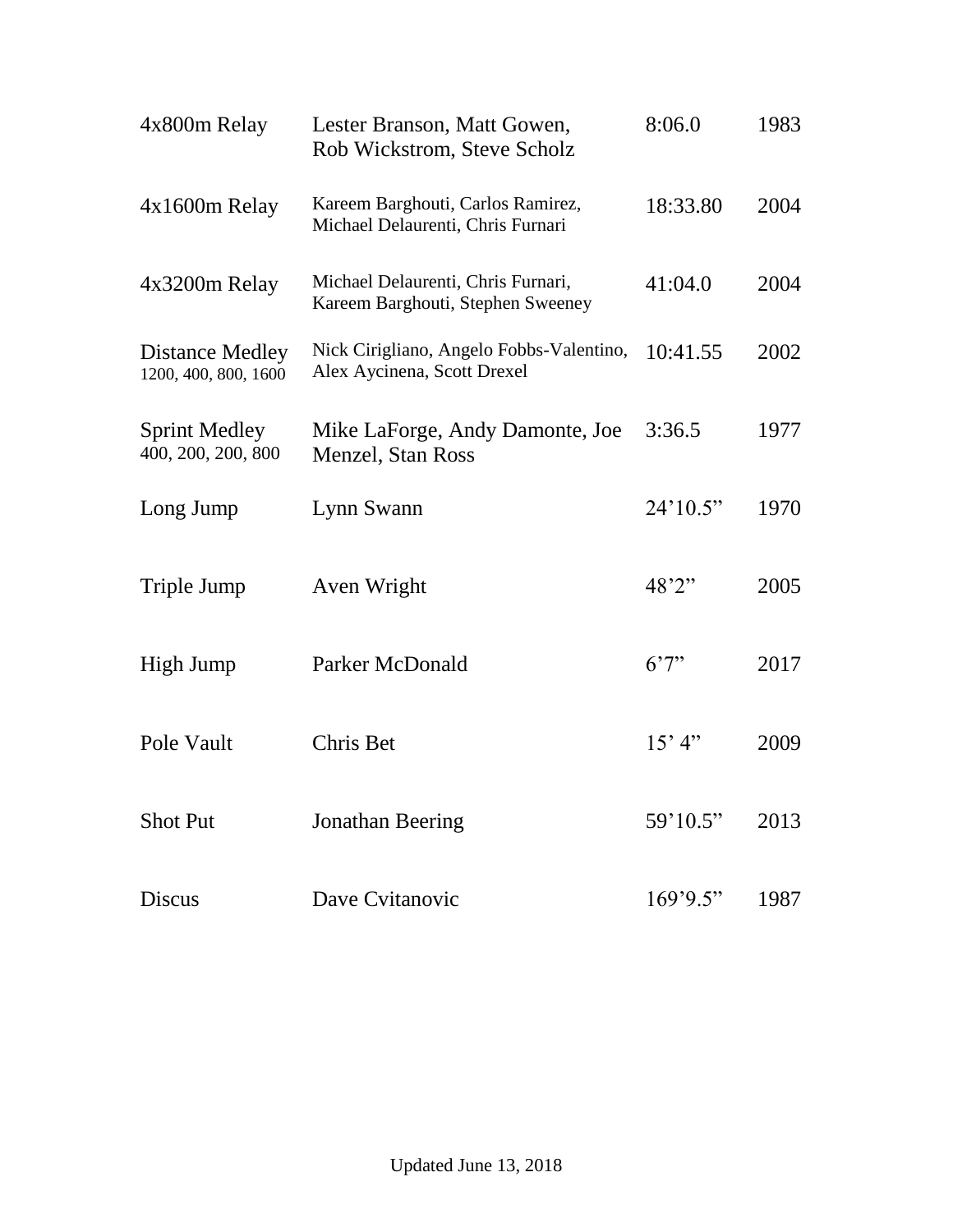## **Junipero Serra High School Track and Field**

## **Frosh-Soph Records**

All running records beginning with the 1996 season must be Fully Automatic Timing

| 100m<br>100 yard | Erich Wilson<br><b>Bart Price</b>                                 | 10.91<br>10.1 | 2010<br>1971 |
|------------------|-------------------------------------------------------------------|---------------|--------------|
| 200m             | Angelo Fobbs-Valentino                                            | 22.24         | 2002         |
| 400m             | Angelo Fobbs-Valentino                                            | 49.13         | 2002         |
| 800 <sub>m</sub> | <b>Rob Wickstrom</b>                                              | 1:59.0        | 1983         |
| 1600m            | <b>Stan Ross</b>                                                  | 4:25.2        | 1975         |
| 3200m            | <b>Adam Perez</b>                                                 | 9:43.80       | 1996         |
| $65m$ HH         | Clyde Lamonte                                                     | 8.8           | 1971         |
| 300m IH          | <b>Armon Plummer</b>                                              | 41.03         | 2014         |
| 400m IH          | <b>Armon Plummer</b>                                              | 1:00.06       | 2014         |
| 4x100m Relay     | Juan Pablo Roa, Liam Pearl,<br>Arthur Hodgett, Jarred Quilter     | 44.10         | 2018         |
| 4x200m Relay     | Robert Belvini, Matt Sevelo, Sam<br>Gozun, Cody Beratlis          | 1:38.58       | 2005         |
| 4x400m Relay     | Noriega Moffett, Jordan Kenison,<br>Armon Plummer, Jeremiah Testa | 3:30.25       | 2014         |
| 4x800m Relay     | Jeff Grogan, Anthony Hu, Cole<br>Jones, Michael Wise              | 8:40.83       | 2005         |
| $4x1600m$ Relay  | Michael Borg, Steven Borg, Jason<br>Chorpening, Robert Broderick  | 19:39.82      | 2004         |